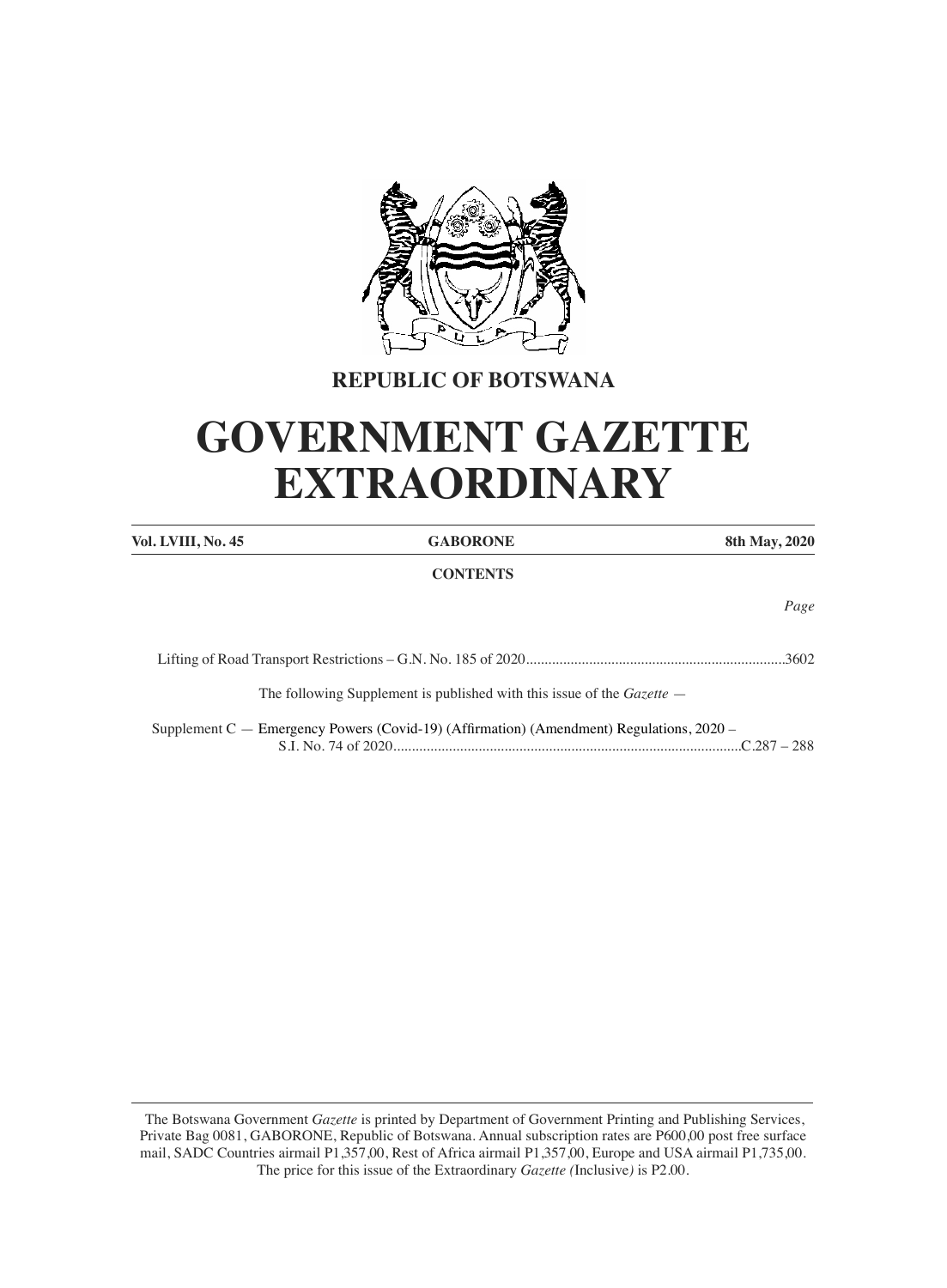#### 3602

*Government Notice No. 185 of 2020*

#### EMERGENCY POWERS ACT (Cap. 22:04)

#### EMERGENCY POWERS (COVID-19) REGULATIONS (Cap. 22:04 (Sub. Leg.))

#### **Lifting of Road Transport Restrictions**

 NOTICE IS HEREBY GIVEN that His Excellency the President in accordance with regulation 30G of the Emergency Powers (COVID-19) Regulations, 2020, has authorised the lifting of transport restrictions. The following road transport services shall operate from 8th to 21st May, 2020 within a 60 kilometre radius of the place of operation —

(*a*) taxis;

- (*b*) combis;
- (*c*) call cabs;
- (*d*) staff buses; and
- (*e*) own account:

Provided they adhere to the following conditions —

- (i) abide with Covid-19 protocols,
- (ii) public transport associations to certify readiness of vehicles to operate as per the Covid-19 protocols,
- (iii) clean the interior and exterior of the vehicles with water and soap or sanitize 2 to 3 times a day,
- (iv) a person shall not be allowed to use public transport without wearing a face mask,
- (v) loading capacity for mini bus shall be 70 per cent of seating capacity with social distancing,
- (vi) a mini bus licensed to carry 16 passengers is limited to carry a maximum of 10 passengers,
- (vii) loading capacity for taxi services shall be on special or 60 per cent of the seating capacity,
- (viii) a five seater vehicle is allowed to carry three passengers and a driver,
- (ix) loading capacity for a bus shall be 70 per cent of seating capacity with social distancing,
- (x) a mini bus permitted to carry a maximum of 22 passengers shall be limited to carry a maximum of 15 passengers,
- (xi) a bus permitted to carry a maximum of 65 and above passengers shall be limited to carry a maximum of 46 passengers, and
- (xii) public transport operators shall keep a register of all passengers on board which shall be open for inspection by the Director of Health Services or a law enforcement officer.

DATED this 8th day of May, 2020.

DR. MALAKI TSHIPAYAGAE, *Director of Health Services.*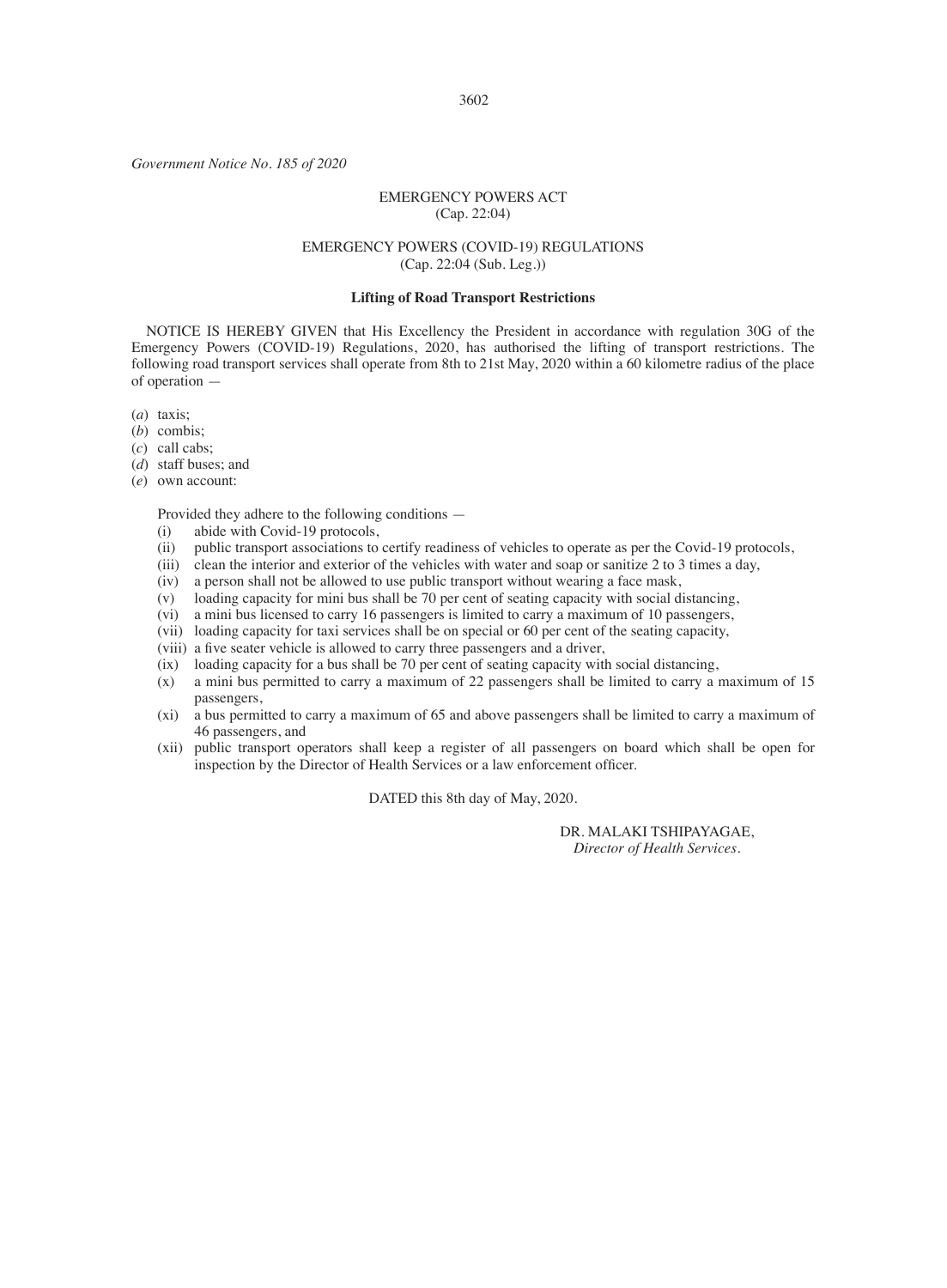Supplement C — Botswana Extraordinary Government Gazette dated 8th May, 2020 **C.287**

*Statutory Instrument No. 74 of 2020*

### EMERGENCY POWERS ACT (Cap. 22:04)

#### **EMERGENCY POWERS (COVID-19) (AFFIRMATION) (AMENDMENT) REGULATIONS, 2020**

(*Published on 8th May, 2020*)

## ARRANGEMENT OF REGULATIONS

REGULATION

1. Citation

2. Amendment of Cap. 22:04 (Sub. Leg.)

 IN RECOGNITION of the risks posed by the COVID-19 pandemic and in exercise of the powers conferred on the President by section 3 of the Emergency Powers Act, the following Regulations are hereby made —

**1.** These Regulations may be cited as the Emergency Powers (COVID-19) Citation (Affirmation) (Amendment) Regulations, 2020.

**2.** The Emergency Powers (COVID-19) (Amendment) (No. 4) Regulations,  $2020$  (S.I. No. 72 of 2020) were affirmed by the National Assembly on 6th May, 2020, with the following amendments at regulation 5 —

- (*a*) by substituting for the words "The lockdown declared under subregulation (2) is hereby extended to 20th May, 2020 at midnight, under the following conditions –" in regulation (3), the words "The lockdown declared under subregulation (2) is hereby extended to 20th May, 2020 at midnight, and for the avoidance of doubt, a permit under regulation 7 (1) shall be required for the duration of the lockdown, and under the following conditions  $-$ ";
- (*b*) by deleting the words "Part II of the Regulations shall apply, and" in subregulation (3) (*a*) (i); and
- (c) by substituting for proviso (iv) in subregulation (3) (*c*) the following new proviso —
	- "(iv) in relation to a religious place of worship, there shall be two religious services per week, one to be held during the week and another to be held during the weekend, and the number of persons attending the service shall not exceed 50,".

MADE this 8th day of May, 2020.

DR. MOKGWEETSI ERIC KEABETSWE MASISI, *President*.

Amendment of Cap. 22:04 (Sub. Leg.)